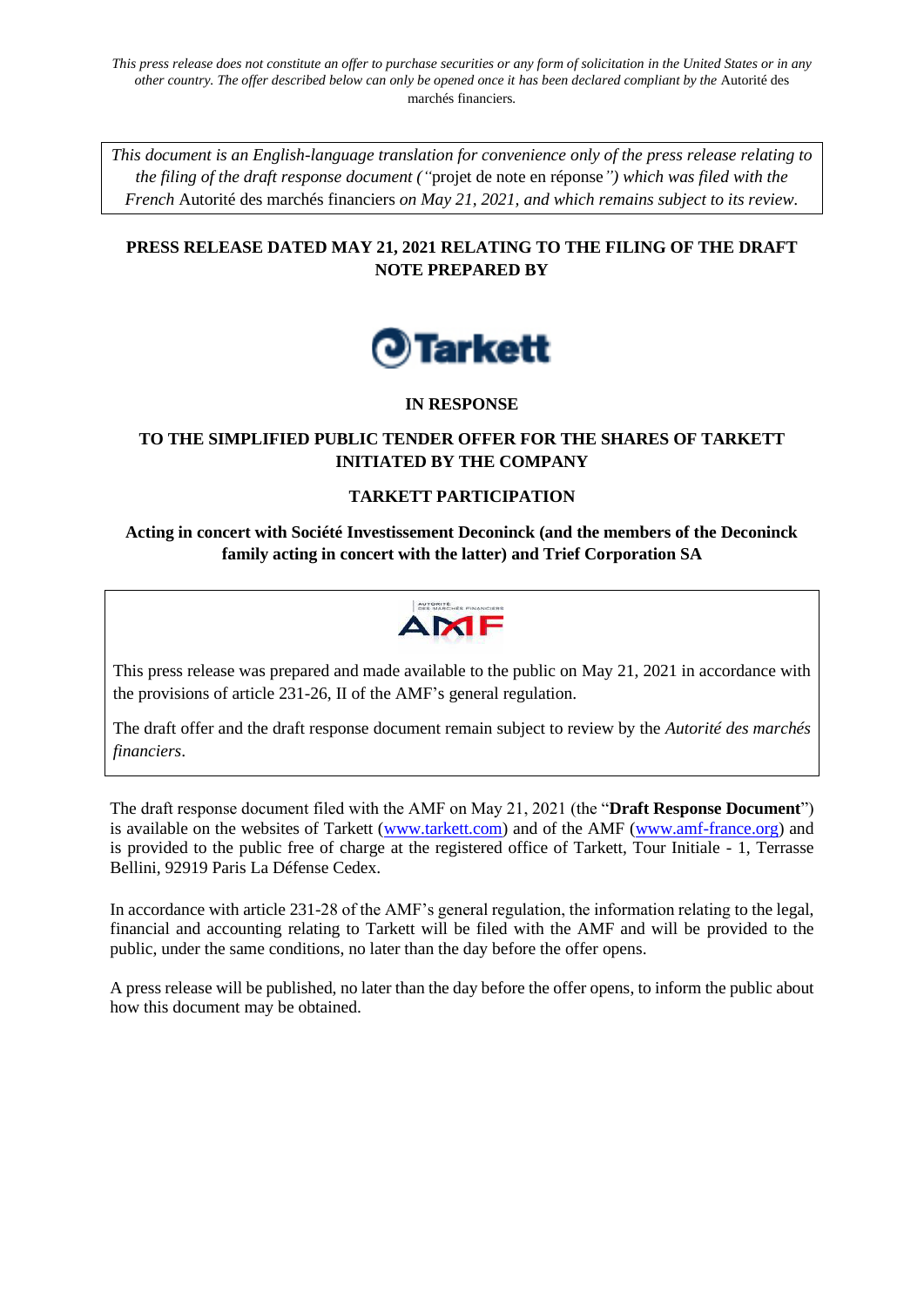#### **1. PRESENTATION OF THE OFFER**

In accordance with Title III of Book II and more specifically Articles 233-1 et seq. of the AMF's general regulation, Tarkett Participation, a simplified joint-stock company whose registered office is located at Tour Initiale - 1 Terrasse Bellini, 92919 Paris La Défense Cedex, registered with the Nanterre trade and companies register under number 898 347 877 (the "**Offeror**"), acting in concert within the meaning of Article L. 233-10 of the French Commercial Code with Société Investissement Deconinck<sup>1</sup> ("SID" or the "Historic Shareholder") and Trief Corporation SA<sup>2</sup> ("the "**Investor**") (hereinafter referred to, together with the Offeror, as the "**Concert**"), are making an irrevocable offer to all shareholders of Tarkett, a public limited company governed by a supervisory board and a management board, whose registered office is located at Tour Initiale - 1 Terrasse Bellini, 92919 Paris La Défense Cedex, registered with the Nanterre trade and companies register under number 352 849 327 ("**Tarkett**" or the "**Company**", and together with its direct and indirect subsidiaries the "**Group**"), to acquire all shares in the Company (the "**Shares**") that the members of the Concert do not hold directly or indirectly as of the date of the draft offer document prepared by the Offeror and filed with the AMF (the "**Draft Offer Document**") at a price of 20 euros per Share (the "**Offer Price**") through a simplified public tender offer, the terms of which are more fully described in the Draft Offer Document (the "**Offer**").

The Shares are admitted for trading on compartment B of the Euronext Paris regulated market ("**Euronext Paris**") under ISIN FR0004188670 (ticker: TKTT).

As of the date of the Draft Response Document, the Offeror and the members of the Concert, as well as the members of the Deconinck family acting in concert with the Offeror, together hold 36,319,459 Shares in the Company, representing 55.41% of the share capital and 54.74% of the theoretical voting rights of the Company on the basis of a total number of 65,550,281 shares and 66,358,345 theoretical voting rights of the Company<sup>3</sup> , in accordance with Article 223-11 of the AMF's general regulation.

The Offer is for:

- all Shares not held directly or indirectly by the Offeror, alone or in concert, that are already issued, except for Shares held in treasury by the Company<sup>4</sup>, it being specified that this represents, as of the date of the Draft Response Document, a maximum number of 29,230,822 Shares;

<sup>&</sup>lt;sup>1</sup> A simplified joint-stock corporation whose registered office is located at Tour Initiale - 1 Terrasse Bellini, 92919 Paris La Défense Cedex and which is registered with the Nanterre trade and companies register under number 421 199 274, controlled by the Deconinck family.

<sup>&</sup>lt;sup>2</sup> A public limited company incorporated under Luxembourg law whose registered office is located at 5 rue Pierre d'Aspelt, L-1142 Luxembourg and which is registered with the Luxembourg trade and companies register under number B50162, a wholly owned subsidiary of Wendel SE, 89 rue Taitbout, 75009 Paris.

<sup>3</sup> Based on information as of 30 April 2021 published by the Company on its website in accordance with Article 223-16 of the AMF's general regulation.

<sup>&</sup>lt;sup>4</sup> It being specified that as of the date of this document, the Company holds 392,427 shares in treasury (of which 125.647 are allocated to awards of performance shares free of charge under the 2018-2021 LTIP).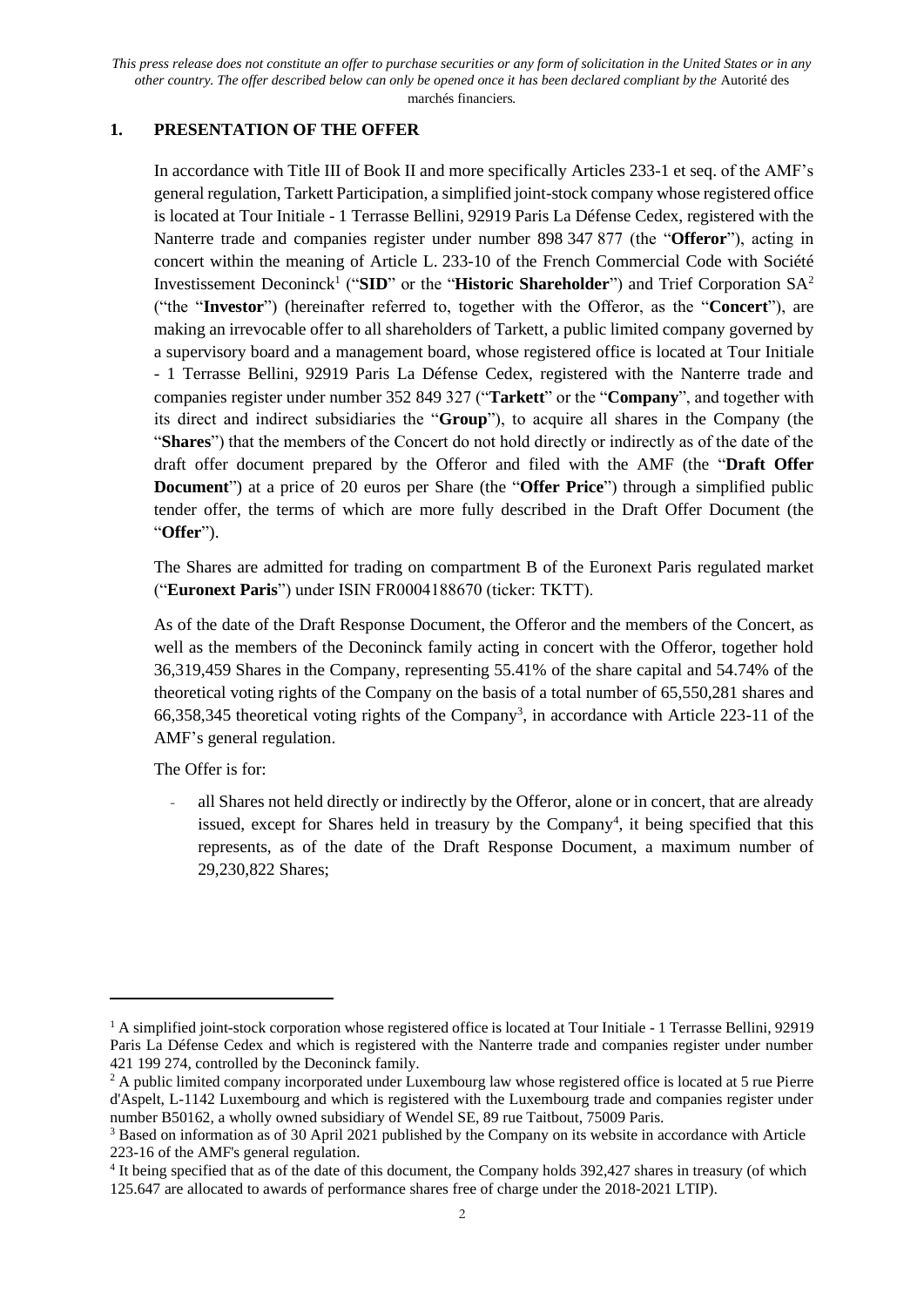- all Shares that may be transferred before the Offer closes as a result of the vesting of free Shares awarded by the Company under the 2018-2021 LTIP, i.e., as of the date of the Draft Response Document, a maximum of 249,377 Shares<sup>5</sup>;

making a total maximum of 29,480,199 Shares.

The Shares held directly by the Deconinck family are included in the Offer and will be contributed to the Offer.

As of the date of the Draft Response Document, there are no equity securities or other financial instruments or rights that may give access, either immediately or in the future, to the Company's share capital or voting rights other than the free Shares awarded by the Company to certain managers and employees described in section 1.2.5 of the Draft Response Document.

The Offer will take place according to the simplified procedure in accordance with Articles 233- 1 et seq. of the AMF's general regulation. The Offer will be open for a period of twenty-one (21) trading days.

It should also be noted that the Offeror is required to file the Offer pursuant to Article L. 433-3 I of the French Monetary and Financial Code and Article 234-2 of the AMF's general regulation, following the SID Contribution (as described in Section 5.1 of the Draft Response Document) and the fact that SID and the Investor are acting in concert.

The Offeror intends to implement the squeeze-out procedure for the shares of the Company not tendered to the Offer, at the end of the Offer, pursuant to the provisions of Article L. 433-4 II of the French Monetary and Financial Code and Articles 237-1 et seq. of the AMF's general regulation.

In accordance with Article 231-13 of the AMF's general regulation, Rothschild Martin Maurel, BNP Paribas, Crédit Agricole Corporate and Investment Bank ("**CA-CIB**") and Société Générale filed the draft Offer and the Draft Offer Document with the AMF on 26 April 2021.

Only BNP Paribas, CA-CIB and Société Générale guarantee, in accordance with Article 231-13 of the AMF's general regulation, the content and irrevocable nature of the undertakings made by the Offeror in connection with the Offer

### **2. REASONED OPINION OF THE COMPANY'S SUPERVISORY BOARD**

The supervisory board of Tarkett is currently composed of:

- Mr. Eric La Bonnardière (chairman of the supervisory board);
- Mr. Didier Deconinck (vice-chairman of the supervisory board);
- Mr. Julien Deconinck:
- Mr. Nicolas Deconinck:
- Mrs. Françoise Leroy\*;
- Mr. Didier Michaud-Daniel\*;
- Mrs. Sabine Roux de Bézieux\*;
- Mrs. Agnès Touraine; et
- Mrs. Véronique Laury.

<sup>&</sup>lt;sup>5</sup> As indicated in section 1.2.5 of the Draft Response Document, after application of the performance conditions, 125, 647 Shares will definitively vest on July 1, 2021 under the 2018-2021 LTIP.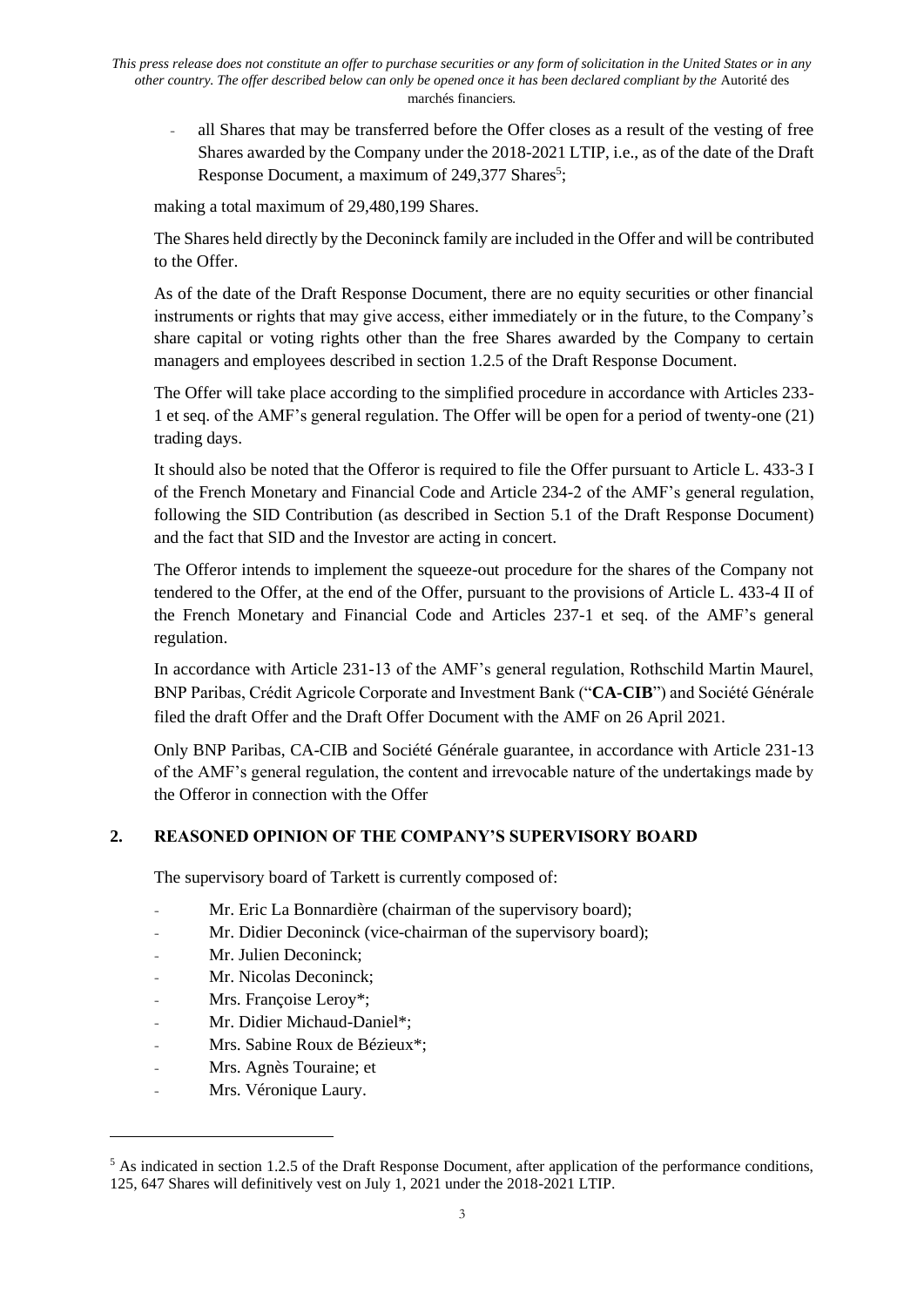### *\*Independent members according to the independence criteria of the Afep-Medef Code.*

Mr. Bernard-André Deconinck is an observer (*censeur*) on the Company's supervisory board.

In accordance with the provisions of Article 261-1, III of the AMF's general regulation, the supervisory board, at its meeting of March 31, 2021, upon recommendation of the nomination, compensation and governance committee, decided to set up an *ad hoc* committee composed of:

- Mrs. Françoise Leroy (chairwoman of the *ad hoc* committee);
- Mr. Didier Michaud-Daniel;
- Mrs. Sabine Roux de Bézieux.

At the same meeting of March 31, 2021, upon recommendation of the *ad hoc* committee, the supervisory board appointed, in accordance with article 261-1, I,  $1^\circ$ ,  $2^\circ$  and  $4^\circ$  and II of the AMF's general regulation, Finexsi, represented by Mr. Olivier Péronnet and Mr. Olivier Courau, as independent expert in charge of issuing a report on the financial terms of the Offer.

At its meeting of April 23, 2021, the members of the supervisory board:

- noted the main characteristics of the draft Offer;
- noted that (i) Mr. Didier Michaud-Daniel intended, as a precaution, to abstain from participating in the work and deliberations of the *ad hoc* committee going forward due to the selection by the Deconinck family of Wendel as a minority financial partner, Wendel being a significant shareholder of Bureau Veritas, of which he is the chief executive officer (a situation likely, in his view, to give rise to an appearance of conflict of interest even if his independent judgment is not affected) and, consequently, (ii) the *ad hoc* committee will continue its mission without the participation of Mr. Michaud-Daniel who is abstaining, while remaining composed of its three original members; and
- upon recommendation of the *ad hoc* committee, positively welcomed, in principle, the draft Offer, and approved the draft press release that could be published upon announcement of the draft Offer, as of April 23, 2021, after the close of trading.

In accordance with the provisions of article 231-19 of the AMF's general regulation, the members of the Company's supervisory board met on May 20, 2021, under the chairmanship of Mr. Eric La Bonnardière, chairman of the supervisory board, in order to review the draft Offer and to issue a reasoned opinion on the interest and consequences of the draft Offer for the Company, its shareholders and its employees. All the members of the supervisory board were present in person or by videoconference.

Prior to the meeting, the members of the supervisory board were provided with:

- the Draft Offer Document filed by the Offeror with the AMF on April 26, 2021, including the context and the reasons for the Offer, the intentions of the Offeror, the characteristics of the Offer and the elements for assessing the Offer Price;
- the draft reasoned opinion prepared by the *ad hoc* committee in accordance with article 261-1, III of the AMF's general regulation;
- the report of Finexsi, the independent expert; and
- the Draft Response Document of the Company prepared in accordance with article 231-19 of the AMF's general regulation.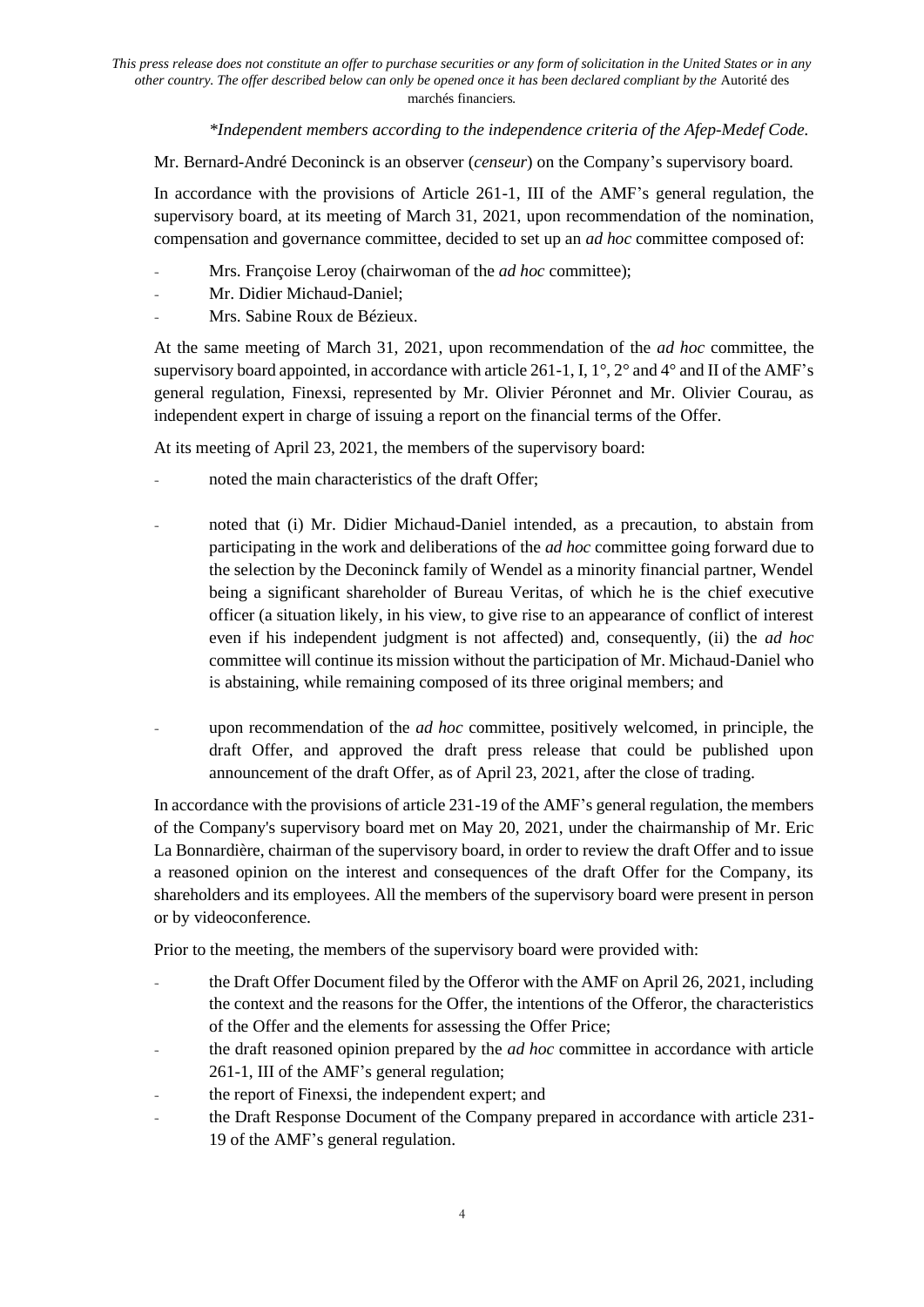The supervisory board of the Company, at the said meeting of May 20, 2021, has therefore issued the following reasoned opinion by the unanimity of its members, including the independent members who participate in the work of the *ad hoc* committee, the other members of the Supervisory Board agreeing with the opinion of the *ad hoc* committee:

### "[…] *Work of the independent expert*

*At its meeting of March 31, 2021, upon recommendation of the ad hoc committee, the Company's Supervisory Board appointed Finexsi, represented by Messrs. Olivier Péronnet and Olivier Courau, as independent expert in accordance with the provisions of Article 261-1, I, 1°, 2° and 4° and II of the AMF's general regulation, in charge of issuing a report on the financial terms of the Offer. The process and the basis for the appointment of the independent expert will be explained by the ad hoc committee during the presentation of its work.*

*The Chairman indicates that the ad hoc committee has had several exchanges with the independent expert and followed up his work.*

*Finexsi, represented by Messrs. Olivier Péronnet and Olivier Courau, summarizes the conclusions of its work to the Supervisory Board:*

*"We consider the DCF approach as the most appropriate to estimate the intrinsic value of TARKETT shares. Based on management's business plan and our sensitivity analyses, this criterion results in a range of values per share between €14.4 and €17.2, with a central value of €16.2. The Offer price of*  $\epsilon$ *20 per TARKETT share represents a premium of +23.3% compared to this central value. On this basis, the Offer price provides "full value" without having to bear the risk of executing this ambitious business plan in terms of profitability in an uncertain and volatile market context.*

*In addition, the liquidity and the free float's turnover of TARKETT shares are at sufficient levels to retain the share price as a principal reference. The Offer price represents a premium of +25.8% compared to the Spot price before the announcement of the Offer, and of +44% on the basis of the 60-day VWAP.* 

*Moreover, the DCF valuation range is corroborated by the result of the trading comparables' method implemented as a secondary criterion and by the analysts' price targets, also presented as a secondary criterion, the upper bound corresponds to the HSBC price target, which nonetheless stopped covering TARKETT shares since March 2021.*

*As for the comparable transactions method, which is presented for indicative purposes only, the range that results from its application, is considered to be a "low value" insofar as the average multiple used over the last five years applies to the non-normative profitability levels observed in 2019 and 2020. In this respect, it should be emphasized that this method does not take into account the Company's development prospects and in particular the improvement in profitability expected in the business plan.*

*The examination of the related agreements that could have a significant influence on the assessment of the Offer, as presented in the draft Information Memorandum, namely (i) the Investment Agreement and its annexes, including the terms and conditions for the financing of the Offer and the refinancing of the existing debt, (ii) the Shareholders' Agreement, (iii) the compensation mechanism for certain managers and (iv) the liquidity mechanism, did not reveal any provision that could, in our opinion, call into question the fairness of the Offer from a financial point of view.*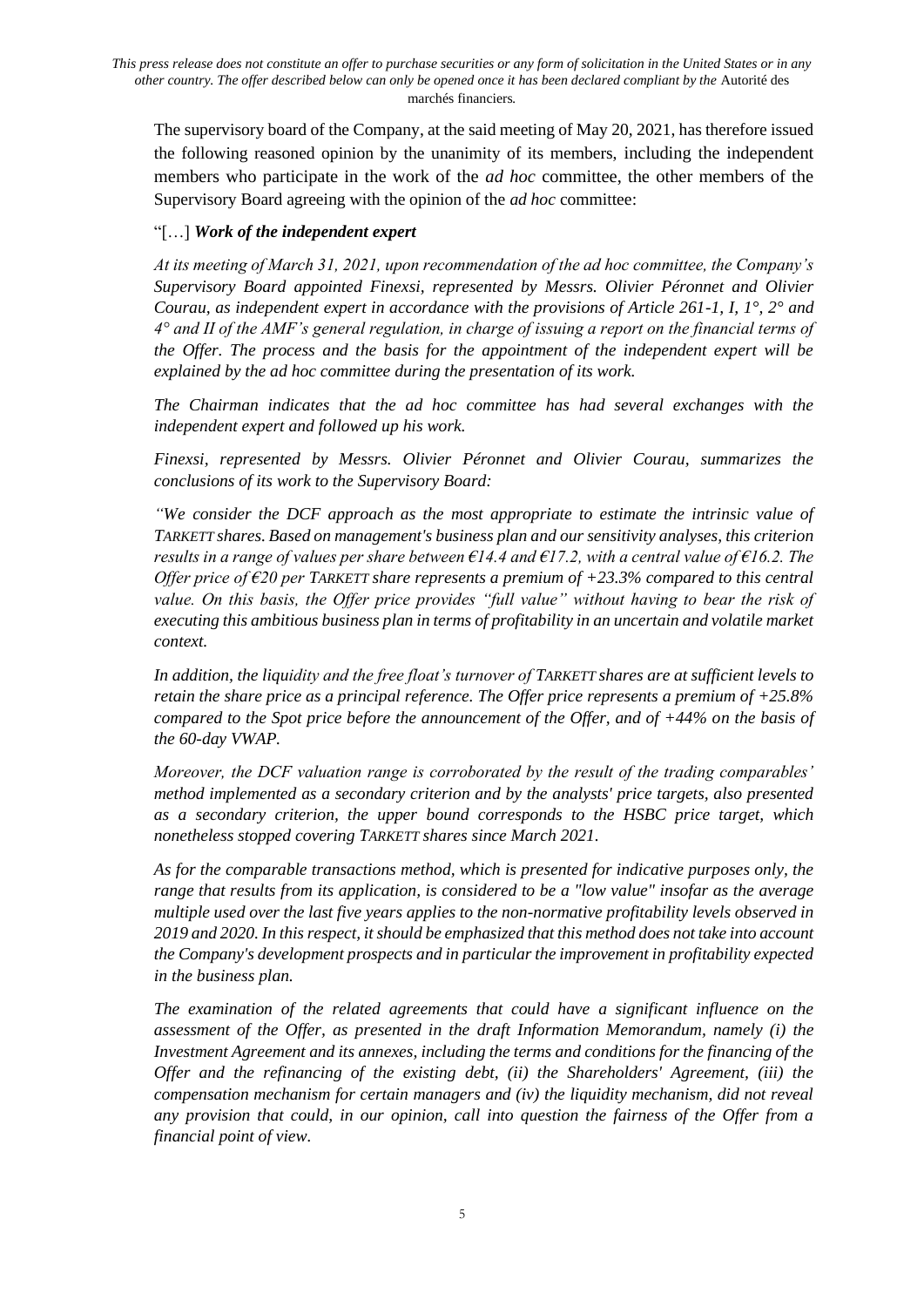*Accordingly, we believe that the Offer price of €20 per TARKETT share is fair from a financial point of view for TARKETT shareholders.*

*This conclusion also applies to the indemnity provided for the mandatory squeeze-out, which is equal to the Offer price, i.e. €20 per share.*"

#### *Work and recommendation of the ad hoc committee*

*Ms. Françoise Leroy, in her capacity as chair of the ad hoc committee, then reports on its mission and briefly summarizes the work accomplished in this context:*

#### *Process for appointing the independent expert*

*Two firms were identified as being able to meet the criteria of competence required by the applicable regulations.* 

*On March 1, 2021, the prospective members of the ad hoc committee met with representatives of the two firms approached, including Finexsi. The ad hoc committee carried out an in-depth review of the profile and experience of these firms, as well as the transactions they may have conducted with the Company that could affect their independence.*

*Following this review, during the first formal meeting of the ad hoc committee on March 31, 2021, which followed its appointment by the Supervisory Board, Finexsi was selected by the committee because of its recent experience in comparable and complex transactions, its reputation and the absence of any conflict of interest.*

*Finexsi has confirmed not to be in a conflict of interest situation and that it has sufficient material resources and the necessary availability to carry out its mission in the contemplated timetable. In view of the above, the ad hoc committee decided to recommend the appointment of Finexsi to the Supervisory Board, which ratified this proposal on March 31, 2021.*

*Work of the ad hoc committee and interactions with the independent expert*

- *As from the establishment of the ad hoc committee, the members of the ad hoc committee met 14 times between March 31, 2021 and May 20, 2021 for the purpose of their mission, including 13 times in the presence of the independent expert, as detailed below. Given the health constraints related to the Covid-19 pandemic, almost all the meetings of the ad hoc committee and the exchanges of its members with the various people involved took place by telephone or videoconference,*
- *Weekly follow-up meetings were set up, at the occasion of which the legal and financial advisers of the Offeror, of the Company and of the ad hoc committee kept the members of the ad hoc committee informed, in the presence of the independent expert, of the progress of the draft Offer, and more particularly of the evolutions of the contemplated timetable, of the discussions relating to the draft agreements between the various parties (including the project of refinancing of the Group) and the evolution of the stock market activity. On each occasion, the ad hoc committee ensured that the independent expert* was provided with all the information needed to date to carry out its mission and that it *was able to carry out its work under satisfactory conditions,*
- *On April 2, 2021, the Company's business plan was presented to the independent expert, in the presence of the members of the ad hoc committee, who were also able to discuss for the first time valuation issues with the independent expert;*
- *On April 16, 2021, the members of the ad hoc committee attended a meeting during which (i) their legal advisor presented and explained certain legal aspects of the proposed Offer*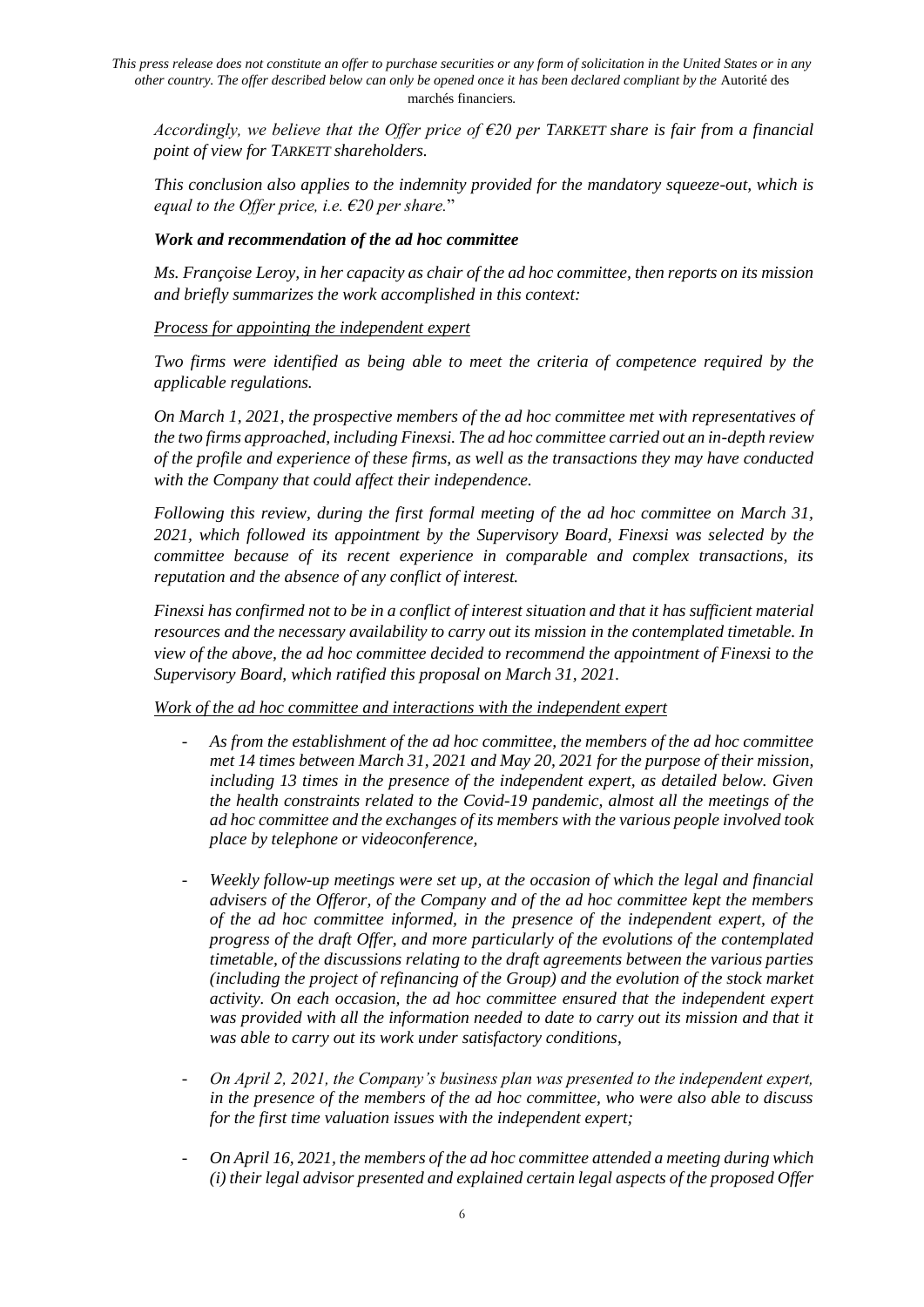> *and (ii) the independent expert updated the members of the ad hoc committee on his valuation work. On this occasion, the ad hoc committee and the independent expert exchanged in particular on the preliminary analyses relating to the valuation methods used by the financial advisors of the Offeror for the valuation of the Company;*

- *On April 20, 2021, the members of the ad hoc committee, with the participation of the independent expert and their legal advisor, attended a meeting to present the envisaged terms and conditions of the financing of the proposed Offer and the refinancing of the Group by the management of the Company and the financial and legal advisors of the Offeror, during which the members of the ad hoc committee had the opportunity to ask questions on the reasons, the terms, the consequences and the possible alternatives of the envisaged refinancing of the Group and to request precise information with respect to the allocation of the resulting financing and refinancing costs between the Company and the Offeror;*
- *On April 21, 2021, the members of the ad hoc committee, with the participation of their legal advisor, attended a meeting to present the elements of assessment of the valuation of the Company by the financial advisors of the Offeror, during which they had in particular the opportunity to ask questions and to discuss the methods and assumptions of valuation retained. On this occasion, the ad hoc committee noted that in the current state of its work, the independent expert had not identified any elements calling into question the valuation presented by the Offeror's financial advisers;*
- *On April 22, 2021, the members of the ad hoc committee were individually informed of the investment offer made by Wendel and of the price envisaged for the draft Offer and received, in response to their questions, additional information regarding the allocation of financing and refinancing costs between the Offeror and the Company;*
- *On that date of April 22, the members of the ad hoc committee had received and reviewed various documents relating to the proposed Offer, including a draft offer document from the Offeror as well as presentations prepared by the Offeror's financial advisors on the terms and costs of the Group's refinancing, a comparative presentation of the financial terms of recent Term Loan B issues on the market and elements of the Company's valuation. Finally, they had been able to consult an opinion issued by the bank Rothschild & Co for the use of the members of the ad hoc committee on the favourable nature of the financial conditions obtained in the context of the envisaged refinancing of the Group in with respect to the market;*
- *On April 23, 2021, the members of the ad hoc committee met with their legal advisor and the independent expert in order to (i) review in detail the financial terms and conditions of the draft Offer and discuss its potential consequences for the Group and (ii) decide on the recommendation to be made to the Supervisory Board regarding the welcome of the draft Offer, the recommendation regarding the authorization of related-party agreements in connection with the draft Offer pursuant to Article L. 225-86 of the French Commercial Code and the review of a draft press release. The members of the ad hoc committee unanimously decided to propose to the Supervisory Board to positively welcome the draft Offer proposed by the Offeror. As a reminder, the draft Offer was announced on April 23, 2021, after closing of the stock exchange;*
- *On April 30, 2021, the members of the ad hoc committee met with the independent expert to be updated in detail on the expert's valuation work;*
- *On May 4, 2021, the members of the ad hoc committee, with the participation of their legal advisor and the independent expert, attended a meeting with representatives of the*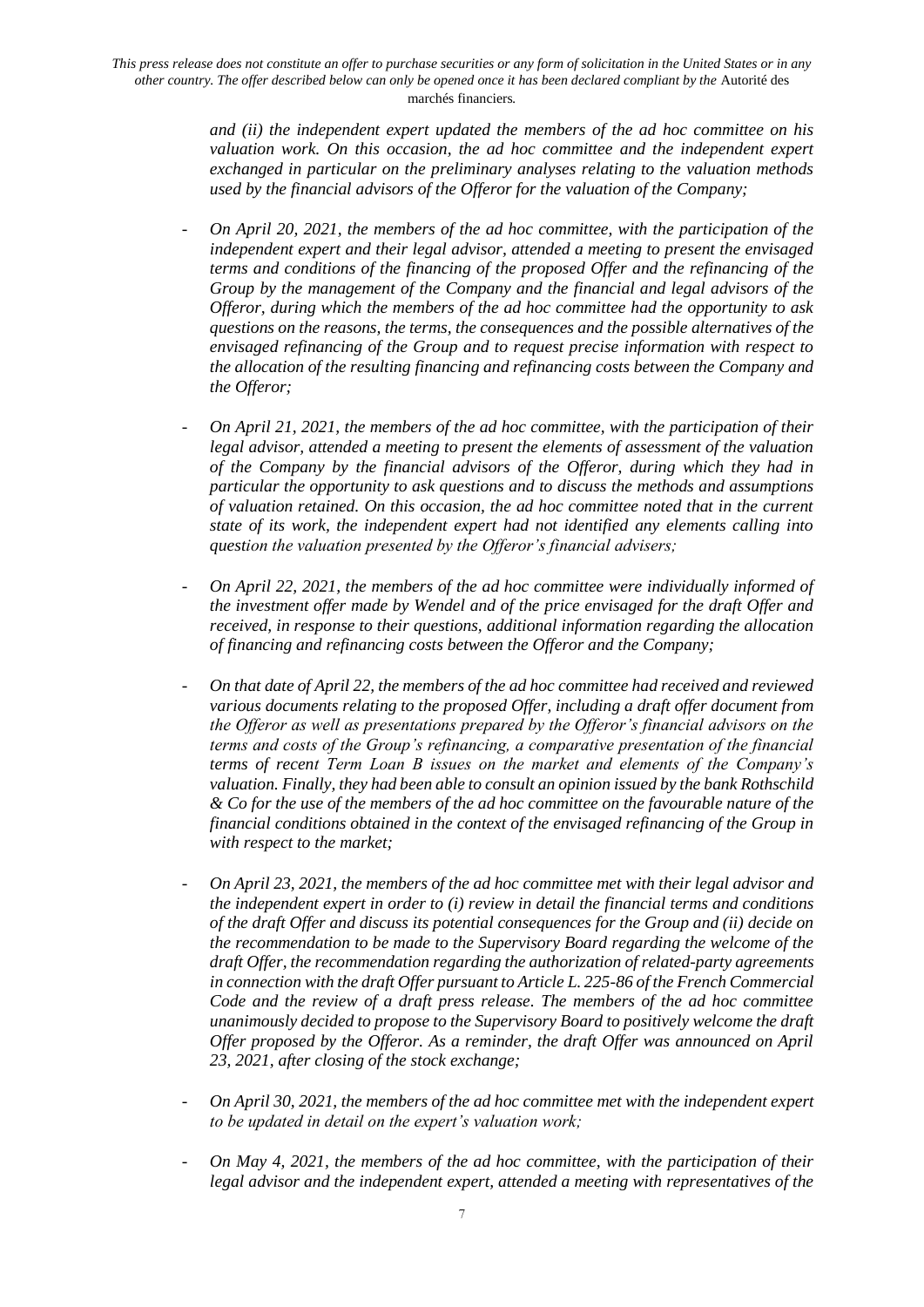> *Offeror and Wendel, during which they were able to discuss Wendel's motivations and intentions as a minority financial partner of the Deconinck family, as well as their vision of the future of the Group. In particular, they noted that Wendel supported the continuation of the current management team of Tarkett and the pursuit of the company's strategic orientations;*

- *On May 6, 2021, the members of the ad hoc committee, with the participation of their legal advisor and the independent expert, attended a meeting with the respective legal advisors of the management team and of the Offeror, during which they received a detailed presentation of the plan of investment and profit-sharing of the main executives of the Group in the capital of the Offeror (in the form of the subscription of ordinary shares known as "pari passu" and preference shares known as "ratchet", and free allotments of ordinary and preference shares known as "ratchet"), during which the members of the ad hoc committee received, among other things, confirmation that these investments were made at a market price consistent with the price of the Offer. During this same meeting, liquidity agreements proposed by the Offeror in the context of the draft Offer to the beneficiaries of free allocations of shares of the Company, as long as these shares will not have been delivered at the end of the Offer or will be subject to retention obligations until a date subsequent to the end of the Offer were presented to the members of the ad hoc committee;*
- *On May 6, 2021, a letter was sent by the management company Tweedy, Browne Company LLC, a significant minority shareholder of the Company, to the independent members of the Supervisory Board (corresponding in fact to the members of the ad hoc committee). This letter, of which the Chair of the ad hoc committee acknowledged receipt on May 8, 2021, contained observations claiming an insufficient Offer price and the lack of relevance of the stock market price as a reference for the value of the Company in view of, in particular, according to them (i) a lack of liquidity of the Tarkett share on the stock market, (ii) certain analysts' notes concerning the Offer price and (iii) Tarkett's potential to generate EBIT on the basis of a "normative" EBIT calculated by the minority shareholder;*
- *On May 9, 2021, the ad hoc committee met in the presence of its legal advisor and the independent expert to review the arguments raised in the letter received from the minority shareholder mentioned above;*
- *On May 17, 2021, the ad hoc committee met in the presence of its legal advisor and the independent expert. The independent expert presented to the ad hoc committee the preliminary conclusions of its report and exchanged with the members of the ad hoc committee on its work as well as the answers given to the observations of the minority shareholder mentioned above. The independent expert specified, in particular, that, subject to the finalization of its work, its preliminary report concluded to the fairness of the Offer. The ad hoc committee then prepared on this basis its recommendations to the Supervisory Board with respect to its reasoned opinion on the Offer;*
- *On May 20, 2021, the ad hoc committee held a meeting prior to the Supervisory Board meeting in charge of issuing its reasoned opinion on the Offer with the participation of the independent expert. During this meeting, the ad hoc committee (i) reviewed the final report of the independent expert, (ii) finalized its recommendations to the Supervisory Board with respect to its opinion on the Offer (iii) reviewed the latest version of the draft note in response of the Company as well as a draft press release to be published by the Company at the time of the filing of the said note in response and (iv) ensured once again that the independent expert was provided with all the information needed to carry out its mission and that it was able to carry out its work under satisfactory conditions;*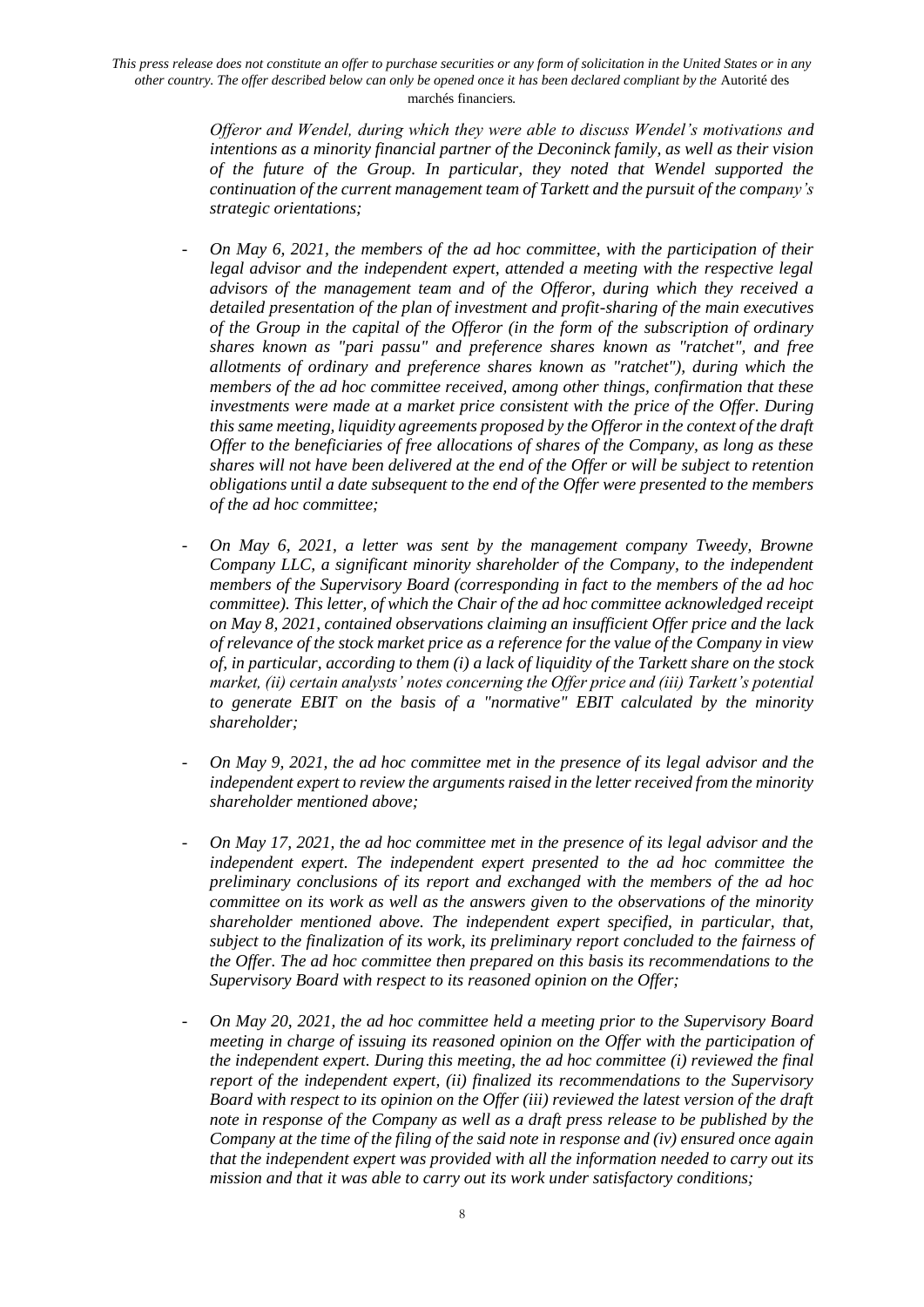- *The ad hoc committee also ensured that the business plan of the Company presented to the independent expert (i) was the latest business plan prepared by the Management Board and communicated to the Supervisory Board and that it therefore reflected, at the time of the Offer, the best possible estimate of the Company's forecasts and (ii) that there were no other relevant forward-looking data. Finally, the ad hoc committee ensured that the Company's financial communication (in particular, the 2021 outlook and mediumterm objectives confirmed to the market on April 23, 2021 at the time of the publication of the 2021 Q1 turnover) was consistent with the outlook set out in the business plan;*
- The ad hoc committee has noted that, except for the above-mentioned letter, no question *or reflexion from shareholders has been addressed to the ad hoc committee or to the independent expert, including via the AMF;*

*Conclusions and recommendations of the ad hoc committee*

- *The ad hoc committee has noted the elements resulting from the intentions and objectives declared by the Offeror in its draft offer document;*
- *It reviewed the interests of the Offer for the Company, for the shareholders and for the employees and considered that the Offer was in line with the interests of the Company, its employees and its shareholders. Consequently, following its meeting of May 20, 2021, it recommends to the Supervisory Board to resolve accordingly, it being recalled that Mr. Didier Michaud-Daniel has abstained from participating in the debates and deliberations of the ad hoc committee since April 23, 2021 (including this recommendation);*
- *It is specified that due to the holding shares obligations of the members of the Supervisory Board provided in the articles of association, the members of the ad hoc committee intend not to tender their Tarkett shares to the Offer.*

#### *Reasoned opinion of the Supervisory Board*

- *The Supervisory Board notes the work of the ad hoc committee and its recommendations on the Offer as well as the conclusions of the independent expert.*
- With regard to the interest of the Offer for the Company, the Supervisory Board notes *that:*
	- *the Deconinck family has been a shareholder of the Company since its origins, when Sommer Allibert SA and Tarkett AG merged in 1997. Since then, it has accompanied the company through all the stages of its development, including its latest IPO in 2013. The members of the Deconinck family, acting in concert*  with the Offeror through SID and with the Investor, currently hold, directly *and indirectly, a total of 55.41% of the capital and 54.74% of the voting rights;*
	- the Offeror is controlled by SID and co-owned with the Investor (a wholly*owned subsidiary of Wendel SE) as a long-term minority financial partner, which has notably undertaken, under the terms of a shareholders' agreement with the SID, to hold its shares in the capital of the Offeror for a period of five years;*
	- the Deconinck family wishes to "strengthen its control" over the Company *through the Offeror, which intends "with the financial support provided by the Investor and with the help of the Company's current management team,*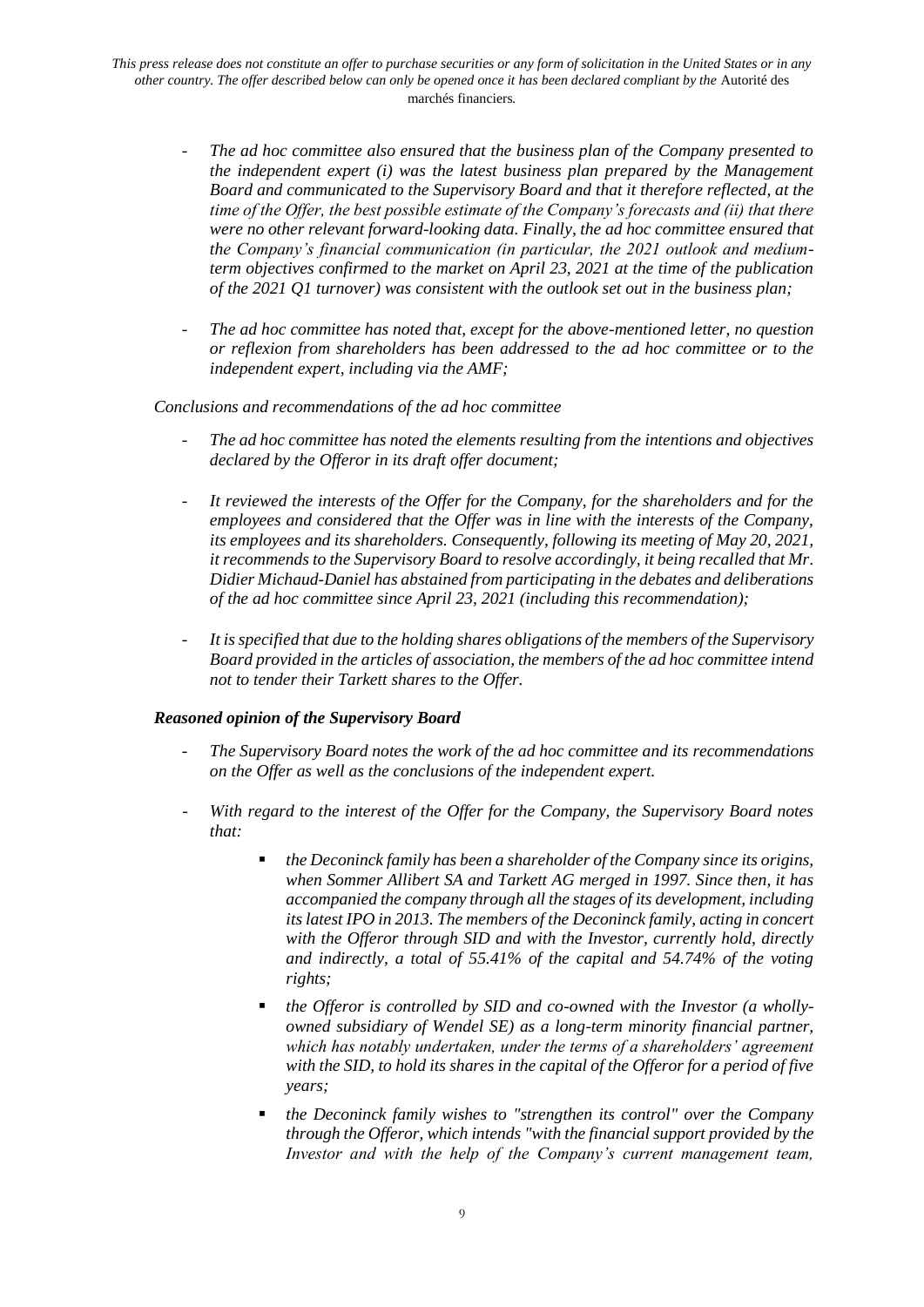> *intends to pursue the main strategies being implemented by the Company and SID and to support the Company's development",*

- the Offeror also intends, in the context of the proposed transaction, to set up *in favour of certain directors and managers of the Company an investment and incentive plan providing in particular for (i) an investment in ordinary shares and so-called "ratchet" performance shares at the level of the Offeror "conferring on their holders a portion of the capital gain realized" in the event of a subsequent IPO or transfer of control, and (ii) the free allocation of such ordinary and performance shares;*
- the refinancing of most of the Group's indebtedness in the context of the draft *Offer presents financial advantages for the Group and an equitable allocation of the related costs between the Offeror and the Company (taking into account, in particular, the commitment of the Offeror to the Company to bear a share of the costs to which the Group would be exposed as a result of the refinancing, up to an amount of 5.95 million euros depending on the final amount of such costs), which enabled the Supervisory Board, at its meeting of April 23, 2021, to consider that the refinancing agreements concerned were in the interest of the Company and to authorize their conclusion, and*
- *the Offeror does not intend to merge the Offeror with the Company.*
- *With regard to the interest of the Offer for the shareholders, in financial terms, the Supervisory Board notes that:*
	- the offered price of 20 euros per share represents a premium of  $+25.8\%$ *compared to the last closing price before the announcement of the Offer and of +44% based on the average closing price weighted by the daily volumes of the last 60 trading days preceding the announcement of the Offer;*
	- the discounted cash flow (DCF) valuation approach, considered to be the *most appropriate by the independent expert to estimate the intrinsic value of the Tarkett share, leads, on the basis of the Company's business plan and the expert's sensitivity analyses, to a central value per share of €16.2, i.e. a premium of +23.3% compared to this value, the contribution to the Offer thus allowing to capture the full value of the Company without having to bear the risk of executing a business plan considered ambitious in terms of profitability in an uncertain and volatile market context;*
	- the independent expert noted that the offered price of 20 euros showed a *premium in relation to all the valuation criteria that it retained as main criteria and that this price was fair, from a financial point of view, for the shareholders of the Company who would decide to tender their shares to the Offer. The ad hoc committee agrees with the conclusions of the independent expert that the financial terms offered in the Offer are fair;*
	- the main observations made by Tweedy, Browne Company LLC on May 6, *2021 as to the Offer price have been the subject of detailed responses in section 9 of the independent expert's report, which indicates in particular that (i) the liquidity and turnover of the free float are at sufficient levels to retain the stock market price as a relevant valuation reference (with, for example, a turnover of the free float of 69.2% over the 12 months preceding the announcement of the Offer) (ii) the pre-announcement price targets of two analysts who had made mixed judgments on the Offer price were respectively €17.1 and €18 per Tarkett share (the Offer price showing respectively premiums of +17.0% and +11.0% on these price targets) and (iii) the*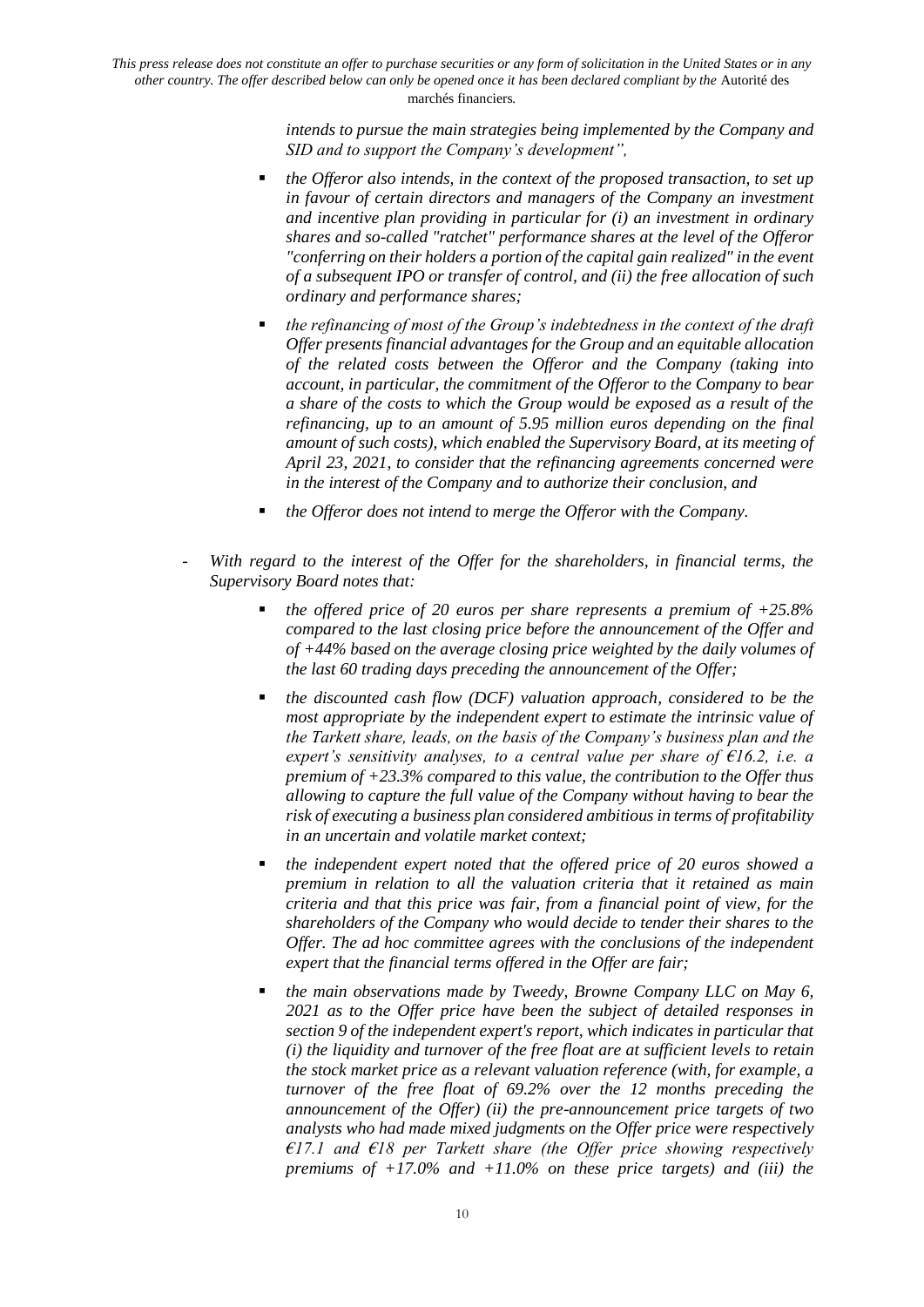> *application of the "normative" EBIT multiple valuation method proposed by Tweedy, Browne Company LLC should in fact result in a value per Tarkett share of €16.94, significantly lower than the Offer price;*

- *the Offer allows each shareholder of the Company to transfer immediately, if they so wish, their shareholding whatever the number of shares they holds and thus to benefit from a greater liquidity than that offered by the market prior to the announcement of the Offer, the ad hoc committee drawing the shareholders' attention to the lesser liquidity which could exist on the market after the Offer in the absence of a squeeze-out;*
- with regard to dividends, the Offeror, which is already the Company's *majority shareholder, has indicated that "[i]n the next twelve months, the Offeror intends to maintain a dividend policy in line with that adopted in 2020 and 2021, i.e., not to make any dividend payments".*
- *With regard to the interest of the Offer for the employees, the Supervisory Board notes that:*
	- the Offeror indicates that the contemplated transaction " forms part of a plan *in which the Company's business activities and development are to continue" and that the Offer "should not in itself result in any particular impact on the Company's workforce, wage policy or human resource management policy" it being noted, however, that (i) certain functions "specifically related to the listing" could be affected in the event of a squeeze-out and (ii) the Offeror has indicated that in the event of a squeeze-out the Company would be transformed into a simplified joint stock company managed by a president, which would result in the disappearance of the Supervisory Board on which the employees currently have the right to appoint a representative;*
	- the Offeror will propose to the beneficiaries of free Tarkett shares during the *vesting period and to the holders of Tarkett shares during the holding period to enter into liquidity agreements with the Offeror allowing them to transfer their shares at a price determined according to a formula consistent with the price of the Offer (in the form of call and put options exercisable in case of lack of liquidity of the market of the share or of delisting), it being specified that in the event of implementation of the squeeze-out, the shares subject to this liquidity mechanism will be assimilated to the shares held by the Offeror in accordance with article L. 233-9 I, 4° of the French Commercial Code and will therefore not be covered by the said squeeze-out, and*
	- the "FCPE" (company investment funds) set up in favour of the Group's *employees will have the possibility, upon decision of its supervisory board, to contribute the Tarkett shares it holds to the Offer.*
- *The Supervisory Board notes that the Offeror intends to implement a squeeze-out of the Tarkett shares at the end of the Offer if the shares of the Company not tendered to the Offer do not represent more than 10% of the capital and voting rights of the Company.*

*In view of the elements submitted and in particular (i) the objectives and intentions expressed by the Offeror, (ii) the valuation elements prepared by the presenting institutions Rothschild Martin Maurel, BNP Paribas and Crédit Agricole Corporate and Investment Bank, (iii) the conclusions of the report of the independent expert on the financial conditions of the Offer, including its answers to the written observations received from a minority shareholder concerning the Offer price, (iv) the conclusions of the review work of the ad hoc committee, (vi) the draft press release submitted to the Supervisory Board and (vi) the elements set out above, the Supervisory Board, after deliberation, unanimously by its members present or represented*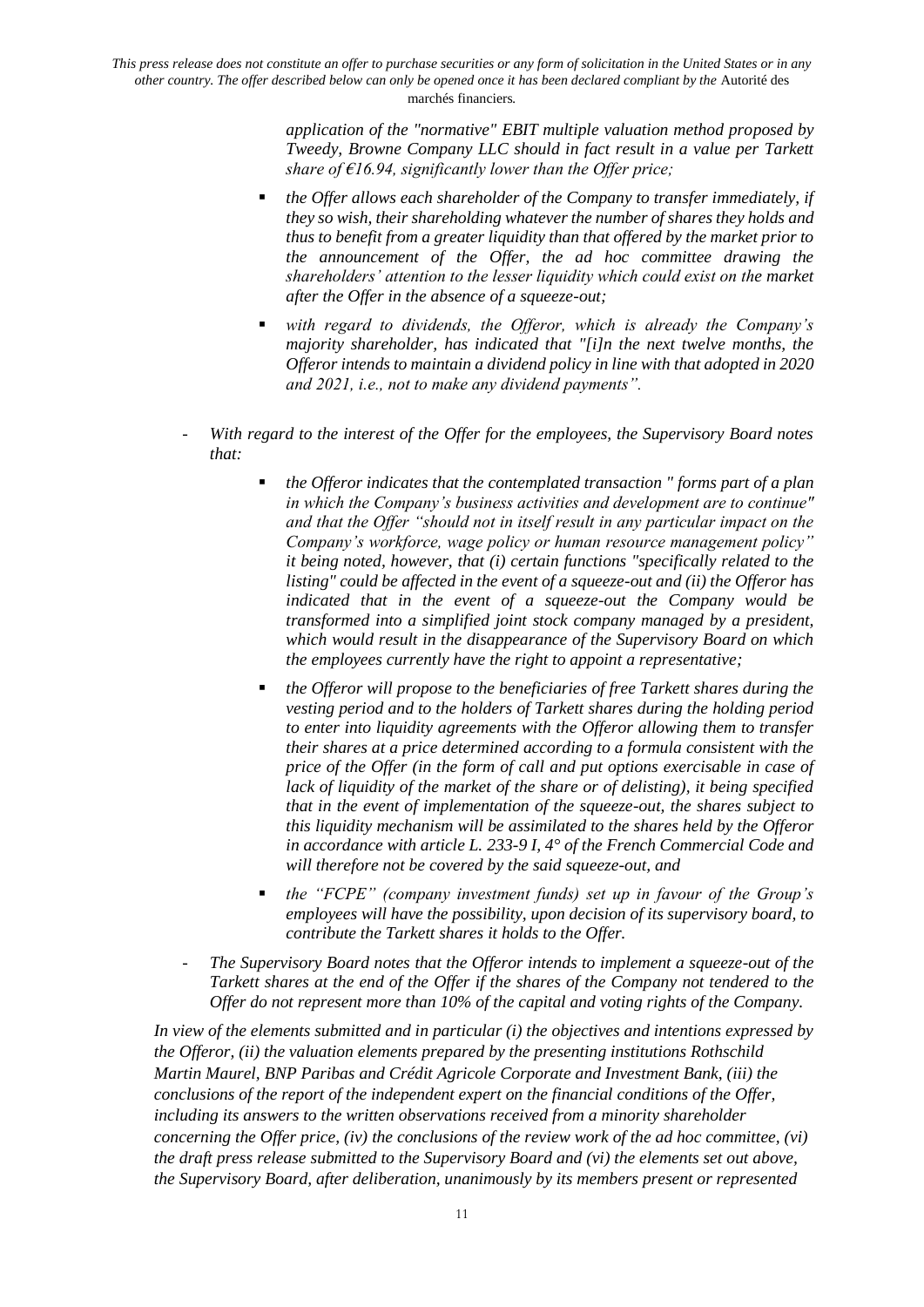*(including the independent members who participate in the work of the ad hoc committee, the other members of the Supervisory Board agreeing with the opinion of the ad hoc committee) considers that the Offer is in line with the interests of the Company, its shareholders and its employees and decides:*

- *to issue, in the light of the work, conclusions and recommendations of the ad hoc committee, a favorable opinion on the proposed Offer, which may be followed by a squeeze-out of the Company's shares if the conditions for such squeeze-out are met, as presented to it,*
- *accordingly, to recommend to the Company's shareholders to tender their shares to the Offer,*
- *to acknowledge, as necessary, the fact that, since the treasury shares held by the Company are not covered by the Offer, the Company will not tender them to the Offer,*  $\left[\ldots\right]$ "

# **3. REPORT OF THE INDEPENDENT EXPERT PURSUANT TO ARTICLE 261-1 OF THE AMF'S GENERAL REGULATION**

In accordance with Article 261-1, I, 1°, 2° and 4° and II of the AMF's general regulation, Finexsi, represented by Messrs. Olivier Péronnet and Olivier Courau, has been appointed as independent expert by the Company's supervisory board on March 31, 2021 in order to issue a report on the financial terms of the Offer and the possible squeeze-out.

The conclusion of this report, dated May 20, 2021, is reproduced below:

"*We consider the DCF approach as the most appropriate to estimate the intrinsic value of Tarkett shares. Based on management's business plan and our sensitivity analyses, this criterion results in a range of values per share between €14.4 and €17.2, with a central value of €16.2. The Offer price of €20 per Tarkett share represents a premium of +23.3% compared to this central value. On this basis, the Offer price provides "full value" without having to bear the risk of executing this ambitious business plan in terms of profitability in an uncertain and volatile market context.*

*In addition, the liquidity and the free float's turnover of Tarkett shares are at sufficient levels to retain the share price as a principal reference. The Offer price represents a premium of +25.8% compared to the Spot price before the announcement of the Offer, and of +44% on the basis of the 60-day VWAP.* 

*Moreover, the DCF valuation range is corroborated by the result of the trading comparables' method implemented as a secondary criterion and by the analysts' price targets, also presented as a secondary criterion, the upper bound corresponds to the HSBC price target, which nonetheless stopped covering Tarkett shares since March 2021.*

*As for the comparable transactions method, which is presented for indicative purposes only, the range that results from its application, is considered to be a "low value" insofar as the average multiple used over the last five years applies to the non-normative profitability levels observed in 2019 and 2020. In this respect, it should be emphasized that this method does not take into account the Company's development prospects and in particular the improvement in profitability expected in the business plan.*

*The examination of the related agreements that could have a significant influence on the assessment of the Offer, as presented in the draft Information Memorandum, namely (i) the*